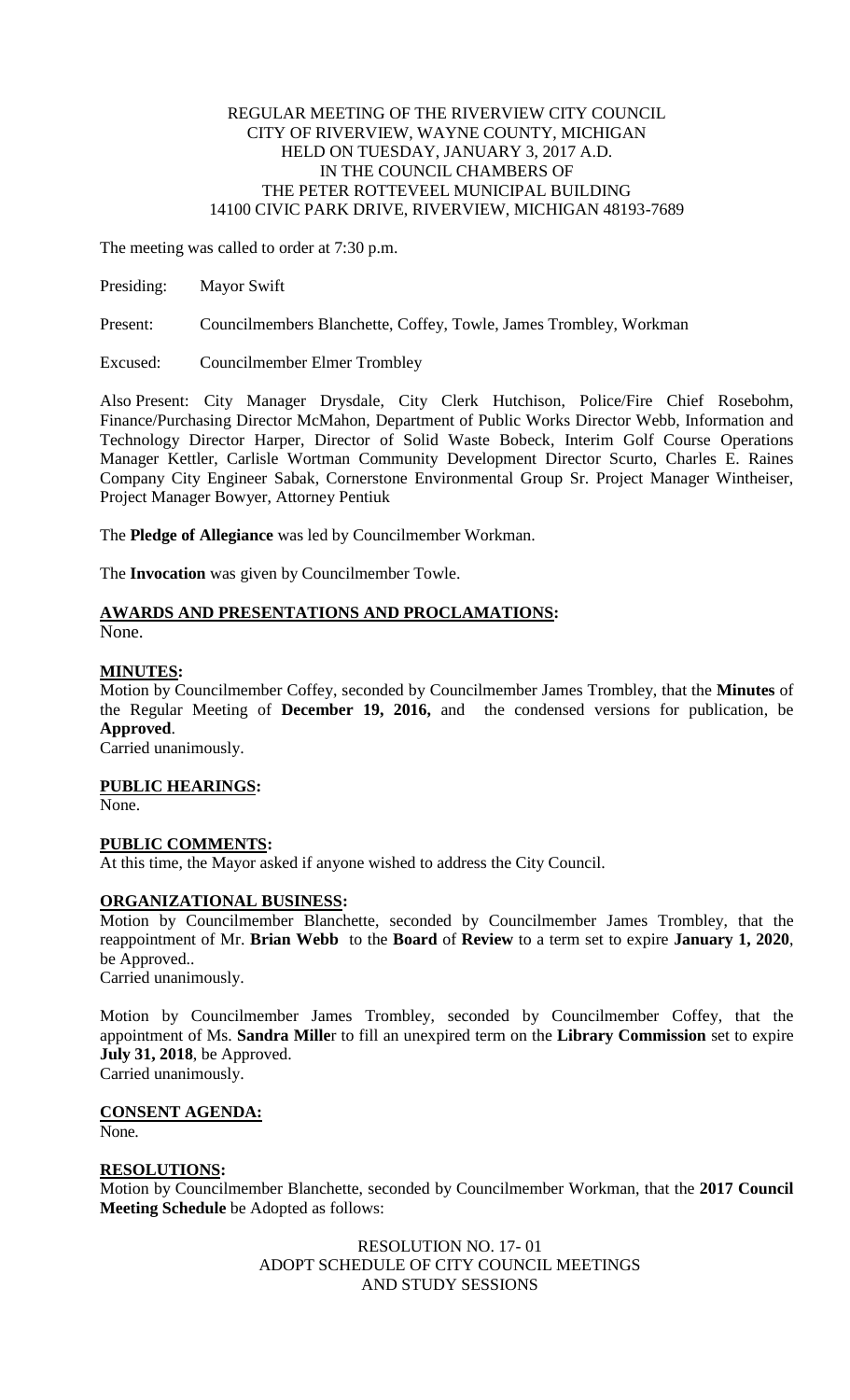- WHEREAS, that Notification of City Council Meetings of the Riverview City Council from January through December, 2017, shall be published pursuant to Act 267 "Open Meetings Act", P.A. 1976;
- WHEREAS, all regular meetings of the City Council will be held on the first and third Mondays commencing at 7:30 p.m. in the Council Chambers of the Riverview Municipal Building, 14100 Civic Park Drive, Riverview, Michigan 48193, with a Study Session commencing at 7:00 p.m. Such regular meetings shall be open to the public and persons present shall be afforded an opportunity to address the City Council in accordance with regulations and subject to time limitations as prescribed;

| January 3 and 18 (Tuesday)   | February 6 and 21 (Tuesday) |  |
|------------------------------|-----------------------------|--|
| March 6 and 20               | April 3 and 17              |  |
| May 1 and $15$               | June 5 and 19               |  |
| July 3 (Tuesday) and 17      | August 7 and 21             |  |
| September 5 (Tuesday) and 18 | October 2 and 16            |  |
| November 6 and 20            | December 4 and 18           |  |

- WHEREAS, in addition to the foregoing, the City Council shall meet in Study Session for the purpose of reviewing written reports and oversee technical or procedural matters affecting the conduct of City affairs. Such meetings are held on the second Monday (and fourth Mondays, if requested by Mayor or City Manager), in the Council Conference Room in the Municipal Building commencing at 7:00 p.m. and open to the public; and
- WHEREAS, persons present will be invited to speak after the departmental reports have been reviewed, unless such person advises the Presiding Official at the commencement of the meeting of their desire to speak on a matter then being reported to the Council. Other matters not germane to the committee work of the Council may not be addressed except by suspension of the rule by majority vote of the Committee.
- AYES: Mayor Swift, Councilmembers Blanchette, Coffey, Towle, James Trombley, Workman NAYS: None

EXCUSED: Councilmember Elmer Trombley ADOPTED THIS 3rd DAY OF JANUARY, 2017.

ATTEST:

Andrew M. Swift, Mayor

\_\_\_\_\_\_\_\_\_\_\_\_\_\_\_\_\_\_\_\_\_\_\_\_\_\_\_\_\_\_\_\_\_\_\_\_

\_\_\_\_\_\_\_\_\_\_\_\_\_\_\_\_\_\_\_\_\_\_\_\_\_\_\_\_\_\_\_\_\_\_\_\_\_\_\_

I, Cynthia M. Hutchison, duly authorized City Clerk of the City of Riverview, do hereby certify the above is a true copy of a resolution adopted by the Riverview City Council at their regular meeting of January 3, 2017.

 $(S E A L)$ 

Cynthia M. Hutchison, City Clerk

Motion by Councilmember Coffey, seconded by Councilmember James Trombley, that Resolution 17- 02, Adopt **Schedule of City Commission and Board Meetings for 2017 Calendar Year,** be Adopted.

### RESOLUTION NO. 17-02

### ADOPT SCHEDULE OF CITY COMMISSION AND BOARD MEETINGS FOR 2017 CALENDAR YEAR

- WHEREAS, that Notification of City of Riverview Commission, Board and Committee Meeting Schedule from January through December, 2017, shall be posted pursuant to Act 267 "Open Meetings Act", P.A. 1976;
- WHEREAS, all regular meetings of the Commission, Board and Committee will be held in the City Hall Conference Rooms as noted below. Such regular meetings shall be open to the public and persons present shall be afforded an opportunity to address the Commission, Board or Committee in accordance with regulations and subject to time limitations as prescribed;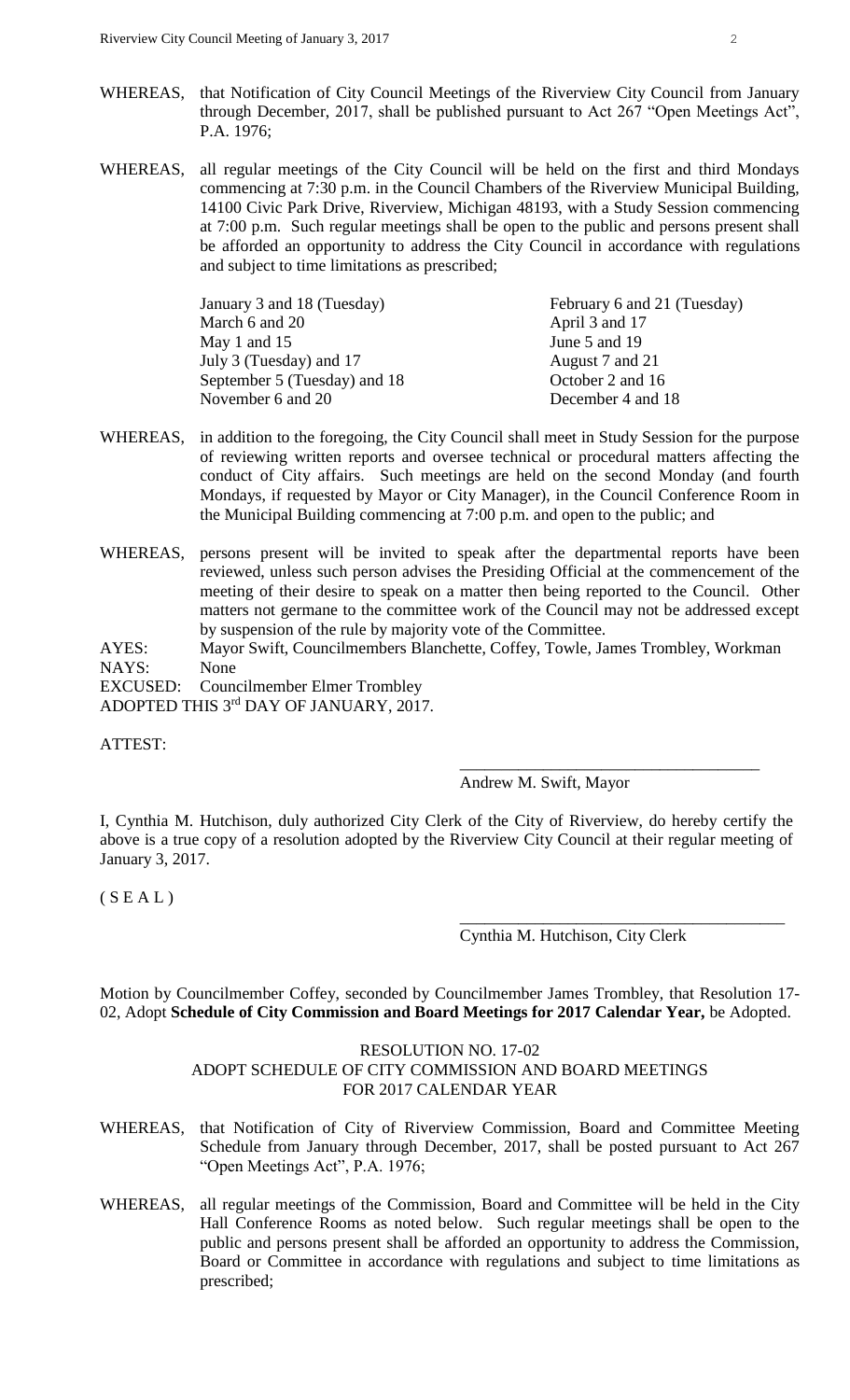| BOARD/COMMISSION/COMMITTEE                | <b>MEETING DATE/DAY</b>                    | <b>TAKES PLACE</b>  | <b>TIME</b>        |
|-------------------------------------------|--------------------------------------------|---------------------|--------------------|
| Ad Hoc Audit Committee - City Mgrs        | 2nd Monday December                        | Annually            | 6:00 PM            |
| Conference Room                           |                                            |                     |                    |
| Ad Hoc Environmental Engr Committee       | <b>TBD</b>                                 | 6 mos prior to City |                    |
|                                           |                                            | Engr contract       |                    |
|                                           |                                            | expiration date.    | 6:00 PM            |
| Ad Hoc Land Preserve Committee City       | 2nd Monday                                 | Monthly             | 6:00 PM            |
| Mgrs Conference Room                      |                                            |                     |                    |
| <b>Beautification Commission</b>          | 2nd Tuesday                                | Monthly             | 6:00 PM            |
| *City Services Conference Room            |                                            |                     |                    |
| <b>Board of Review</b>                    | February TBD - Organization                |                     | 4:00 PM            |
| (Call for Time)                           | March 13 - Valuation Appeals               |                     | 1:00-9:00 PM       |
| *Council Chambers                         | March 27 - Valuation Appeals               |                     | 12:00-6:00 PM      |
|                                           | July - Corrections 7/11                    |                     | 4:00 PM            |
|                                           | December - Corrections 12/12               |                     | 4:00 PM            |
| <b>Board of Zoning Appeals</b>            | 2nd Thursday                               | Monthly             | 7:30 PM            |
| *Council Chambers                         |                                            |                     |                    |
| <b>Brownfield Redevelopment Authority</b> | 2nd Wednesday                              | Quarterly           | 7:00 PM            |
| *Building & Engineering Conf. Room        | January, April, July, December             | Quarterly           | 7:00 PM            |
| <b>Building Authority</b>                 | May & October                              |                     | 7:00 PM            |
| *City Services Conference Room            | May & October                              |                     | 7:00 PM            |
| <b>City Planning Commission</b>           | 1st & 3rd Thursdays                        | Bi-monthly          | 7:30 PM            |
| *Council Chambers                         | 1st & 3rd Thursdays                        | Bi-monthly          |                    |
| Economic Development Corporation          | 4th Monday February, April, June,          | Even months and     | 7:30 PM<br>6:00 PM |
| *City Services Conference Room            | August, October (Annual), December         | one Annual          |                    |
| <b>Election Commission</b>                | 1st Monday of Month prior to               | Prior to each       | 6:45 PM            |
| *Council Conference Room                  | election                                   | Election            |                    |
| <b>Election Coordinating Committee</b>    | Currently inactive                         | Bi-Annual           | 10:00 AM           |
| *Council Conference Room                  |                                            | Odd Years Only      |                    |
| <b>Land Preserve Committee Meeting</b>    | 2nd Monday                                 | Monthly             | 5:30 PM            |
| *City Manager's Conference Room           |                                            |                     |                    |
| <b>Library Commission</b>                 | 3rd Thursday                               | Monthly             | 7:00 PM            |
|                                           |                                            |                     |                    |
| *Library Conference Room                  | 3rd Thursday                               | (Except July/Aug)   | 7:00 PM            |
| <b>Local Officers Compensation</b>        | Tuesday, January 17, 2017                  | Bi-Annual           | 3:00 PM            |
| Commission *City Services Conf. Rm.       |                                            | Odd Years Only      | 3:00 PM            |
| <b>Recreation Commission</b>              | Tuesday, January 17, 2017<br>1st Wednesday | Monthly             | 7:00 PM            |
| *City Services Conference Room            |                                            |                     |                    |
| <b>Retirement Board of Trustees</b>       | 4th Thursday, except November.             | Monthly             | 7:00 PM            |
| *Council Conference Room                  | December = $2nd$ Thursday                  |                     |                    |
| Riverview Historical Commission           | (Currently inactive)                       |                     |                    |
|                                           |                                            |                     |                    |
| Senior Recreation Commission              | (Currently inactive)                       |                     |                    |
| Taylor Act 179 Authority                  | 1st Wednesday in March                     | Annually            | 7:30 PM            |

- WHEREAS, a public notice for a public body shall always be posted at its principal office and any other locations considered appropriate by the public body. Cable television and the City of Riverview website may also be utilized for purposes of posting pubic notices; and
- WHEREAS, if there is a change in the schedule of regular meetings of a public body, there shall be posted at least 18 hours before the meeting the date, time and place of the meeting. AYES: Mayor Swift, Councilmembers Blanchette, Coffey, Towle, James Trombley, Workman NAYS: None EXCUSED: Councilmember Elmer Trombley

ADOPTED THIS 3rd DAY OF JANUARY, 2017.

ATTEST:

#### Andrew M. Swift, Mayor

\_\_\_\_\_\_\_\_\_\_\_\_\_\_\_\_\_\_\_\_\_\_\_\_\_\_\_\_\_\_\_\_\_\_\_\_\_\_\_

\_\_\_\_\_\_\_\_\_\_\_\_\_\_\_\_\_\_\_\_\_\_\_\_\_\_\_\_\_\_\_\_\_\_\_\_\_\_\_

I, Cynthia M. Hutchison, duly authorized City Clerk of the City of Riverview, do hereby certify the above is a true copy of a resolution adopted by the Riverview City Council at their regular meeting of January 3, 2017.

 $(S E A L)$